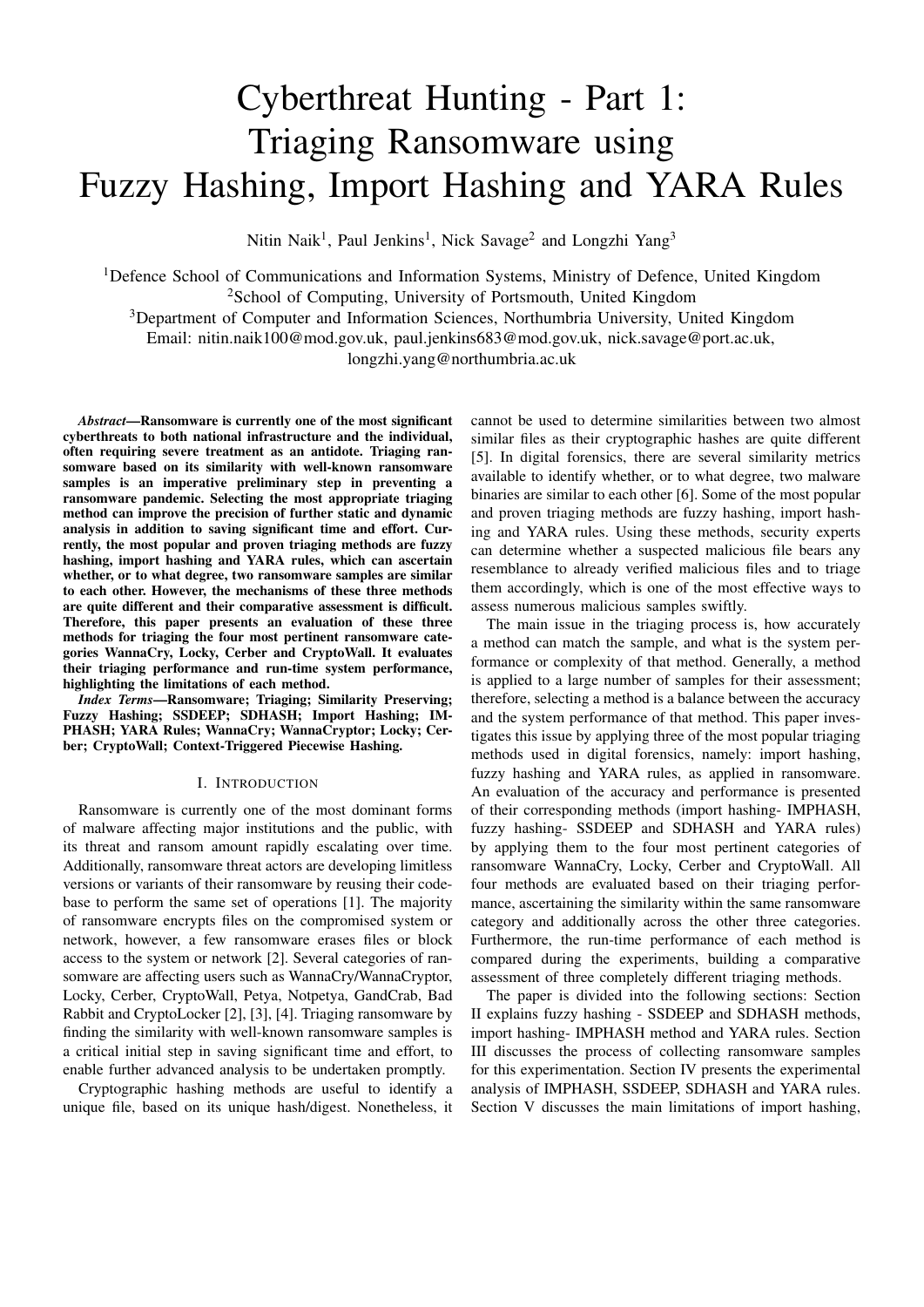fuzzy hashing and YARA rules. Finally, Section VI concludes the paper with the possible future enhancement and brief discussion about the second part of the paper [7].

## II. BACKGROUND INFORMATION

## *A. Fuzzy Hashing*

The comparison of files to ensure its uniqueness can be performed utilising cryptographic hashing and hence can be used to locate duplicate files, although it is mostly used to verify the integrity of data. However, this technique cannot be applied in computer forensics as malware may be of a similar strain, having only changed a binary digit, nonetheless this renders the file different from the original, cryptographically. Therefore, the quest to discover malware files necessitates the use of a similarity preserving hash function, to determine similarity [8]. Fuzzy hashing is such a function capable of identifying similar files, producing a similarity score expressed as a percentage of their similarity.

Fuzzy hashing techniques divide a file into multiple blocks, calculating a hash value for each block [9]. The final fuzzy hash value is produced by concatenating all these hashes (see Fig. 1). The length of the resulting fuzzy hash value depends on several factors such as the block size, the file size, and the output size of the selected hash function. This is contrary to the cryptographic hash function, where the complete file is hashed contemporaneously, and the output has fixed size irrespective of the size of the input file. Fuzzy hashing techniques can be classified into different categories: Context-Triggered Piecewise Hashing (CTPH), Statistically-Improbable Features (SIF), Block-Based Hashing (BBH) and Block-Based Rebuilding (BBR) [10], [11], [12]. The similarity preserving property of fuzzy hashing is useful in forensic investigations to compare unknown files with known malware families based on their similarity and to triage and cluster malware which use multiple variants from the same malware family performing the exact same set of operations, but have different cryptographic hashes.

The similarity can be defined either as syntactic similarity or semantic similarity [13]. The syntactic similarity between the two files can be determined based on the byte structure of the files (i.e. raw byte sequences of data) and does not consider the interpretation of the data, whereas, the semantic similarity between the two files can be determined based on the interpretation and context of the data and does not consider the byte structure of the files. Commonly, similarity hashing or fuzzy hashing techniques work on a syntactic level, without considering the interpretation and context of the data.

*1) SSDEEP:* SSDEEP is one of the most popular fuzzy techniques based on a spam detector called spamsum [8]. The algorithm divides an input file into blocks of variable size (random blocks), based on the content of that file. A rolling hash is used to determine block boundaries (also known as trigger points) in the file, depending on the content of sections of seven bytes at a time according to a predefined criteria, based upon the Adler32 function [9]. Subsequently, SSDEEP calculates the hash value of each block separately



Fig. 1. Fuzzy Hash Generation

and produces the final SSDEEP hash value by concatenating all the hashes into one hash. This method ensures that two similar files will have similar block boundaries and similar SSDEEP hash values. This method employs an edit distance algorithm based on the Damerau-Levenshtein algorithm used in a number of applications. The algorithm compares two suspected similar blocks calculating the minimum number of operations required to transform one block into the other, using a combination of operations including insertion, deletion, and substitution of a single character, and transpositions of two adjacent characters.

*2) SDHASH:* SDHASH is a relatively different fuzzy technique from SSDEEP, presented by Vassil Roussev in 2010, based on the concept of statistically-improbable features [14]. The premise is that, any file consists of several statistical features, where some are rare (statistically-improbable) and some are very common. Therefore, similar files will probably have the same rare features, while dissimilar files will probably have different rare features. The more common rare features, probably the more similar files are. Commonly, a SDHASH feature is a 64-byte string. Instead of dividing a file into blocks, SDHASH identifies rare features using an entropy calculation, hashing the selected features with the cryptographic hash function SHA-1, storing them in multiple Bloom filters [15]. A Bloom filter is a space-efficient probabilistic data structure, and has a maximum of 128 features that can be stored in one Bloom filter and the number of Bloom filters is dependent on the total number of features. The concatenation of the resulting Bloom filters constitutes the final SDHASH fuzzy hash value. While comparing the two files for similarity, SDHASH employs Hamming distance for faster comparison.

## *B. Import Hashing - IMPHASH*

Import hashing is a hashing technique used to detect the similarity between two files/malware based on the hash generated from the Import Address Table (IAT) of a Portable Executable (PE) file [16]. Imports are the functions that a piece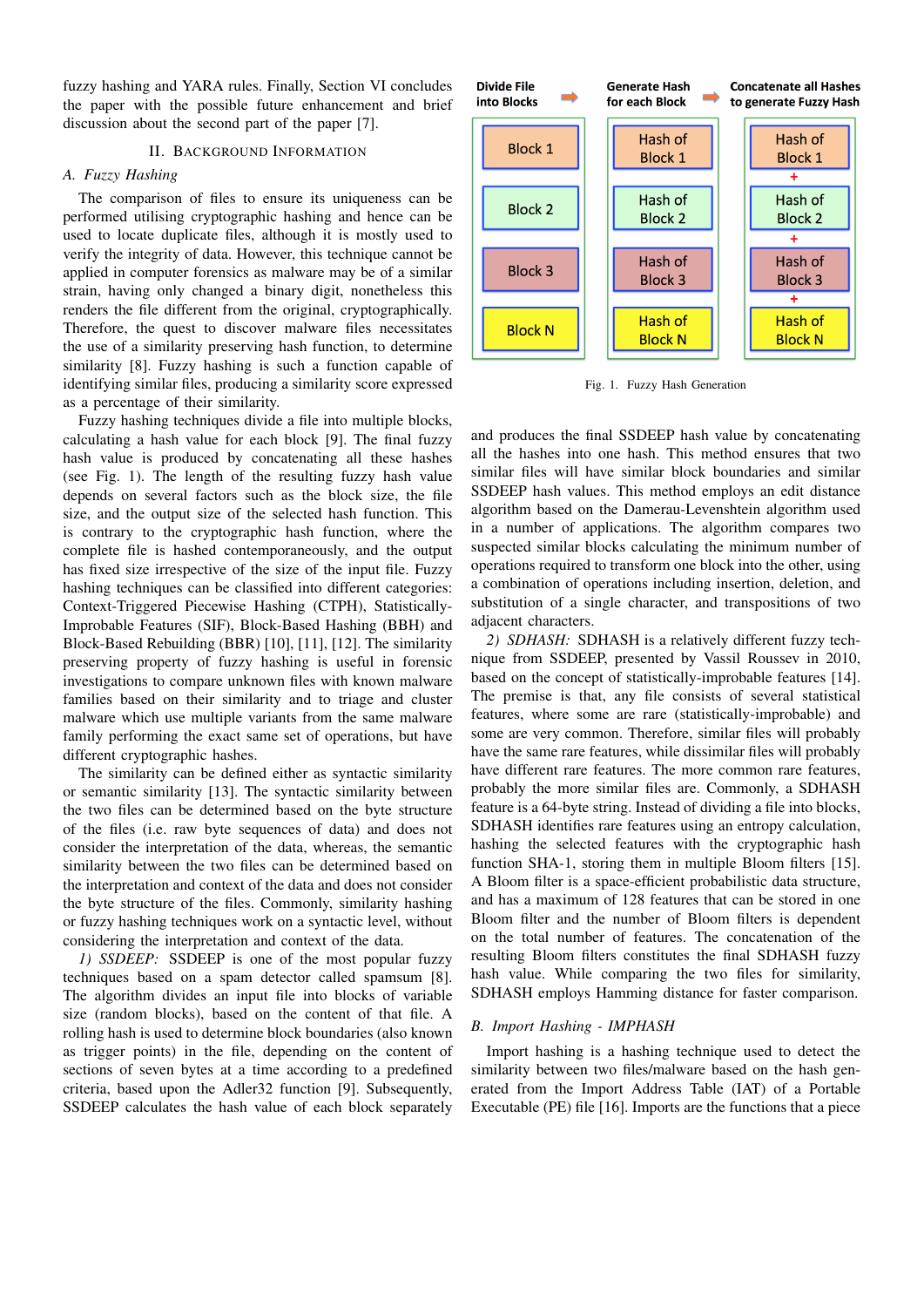of software (e.g. malware) calls from other files (typically various DLL, EXE, SYS files that provide functionality to the Windows operating system). Import hashing generates a hash called IMPHASH, which is created based on the library/API names and their specific order within the executable file. Both the order of functions in the original source code and the order of source files at compile time affect the generation of the resulting IAT and thus, the IMPHASH value. Therefore, two files were compiled from the same source code will result the same IAT and thus, same IMPHASH value. Similarly, if the source code of the two files is not organized in the same way it will result in different IATs and thus, different IMPHASH values. Import hashing is comparable with fuzzy hashing with respect to speed, computation, complexity, memory and hash size. However, unlike fuzzy hashing which offers the degree of similarity, import hashing can only determine the binary similarity, i.e. whether the two files are similar or not.

## *C. YARA Rules*

YARA tool is a pattern matching *swiss knife* developed to discover and classify malware, mainly for the research community [17]. It provides an easy and efficient method of writing custom rules (YARA rules), containing descriptions of targeted malware based on strings or byte sequences found in malware, utilising these rules to discover malicious files or processes. YARA syntaxes and semantics closely resemble the C programming language [17]. It can be used through its command-line interface or Python scripts with the *yarapython* extension. YARA rules are a flexible and powerful way to dispense with the rapidly growing problem of malware, furthermore, it supports all major operating systems Windows, Linux and Mac OS X [18].

## III. COLLECTION OF RANSOMWARE SAMPLES

Ransomware attacks are growing more common and they are more expensive to remediate than their counterpart Denial of Service (DoS) attacks, which can be used as a smokescreen for ransomware infiltration [19], [20], [21]. There are several ransomware categories in existence, however, some are most pertinent in terms of their attacks, ransom amount and geography, and hence for investigation. Initial research of different ransomware revealed that the four most significant ransomware categories are WannaCry/WannaCryptor, Locky, Cerber and CryptoWall and are selected for this study [1], [2], [3], [4]. The hardest task, with the highest work intensity was the collection of credible samples of these four types of ransomware due to the large number of fake or vague ransomware samples. As a result of this process, it was decided for the initial and manual investigation to collect 50 samples of each ransomware category, a total of 200 ransomware samples for all four categories. All the samples were collected from two sources *Hybrid Analysis* [22] and *Malshare* [23] with the majority of the analysis performed based on the information obtained from *VirusTotal* [24]. A significant issue in determining the credibility of samples and verification is that they are members of the correct category

of ransomware. The criteria for the credibility of that sample was determined by a VirusTotal detection engine score of 40 or greater, i.e. at least 40 well-known engines identified the sample as a ransomware/malware. To verify their classification into the correct category, their type was manually verified from all the identified detection engines, where some of the detection engines identified the particular sample as a specific type of ransomware such as WannaCry/WannaCryptor, Locky, Cerber and CryptoWall. Nonetheless, this process was not straightforward, and mostly based on the discretion of the authors [25], [26], [27], [28]. This whole process of collecting and manually analysing samples was time consuming, finally, the 50 samples of each category were collected.

## IV. EXPERIMENTAL ANALYSIS OF IMPHASH, SSDEEP, SDHASH AND YARA RULES

All four methods IMPHASH, SSDEEP, SDHASH and YARA rules were evaluated for their ability to discover similarity in the samples, therefore, they were assessed against the 200 samples of four categories of ransomware WannaCry, Locky, Cerber and CryptoWall (with 50 samples of each category). There is an assumed behavioural similarity among all 200 samples of the four ransomware categories as they are all ransomware, however, their structure may be completely different from each other. Furthermore, there may be structural similarity within the 50 samples of the same category of ransomware. Therefore, for evaluating the triaging performance of each method, it is applied to find the similarity within the same ransomware category and across all the other three categories. As previously discussed, all the 200 samples were meticulously verified as a strong ransomware sample, therefore, the main focus of this experiment was to check how many samples are either matched or not by each method.

The first three methods IMPHASH, SSDEEP, SDHASH are hashing methods (generating hashes for files), consequently, they are directly comparable. However, YARA rules are somewhat different, having a different way of finding similarity amongst files, with the caveat that they can be generated in different ways either manual or automatic, with different sets of attributes and therefore, their performance may vary. In this experiment, the applied YARA rules are generated by *yarGen* tool [29]. It is based on Fuzzy Regular Expressions, Naive Bayes Classifier and Gibberish Detector [30] with the default setting of the top 20 strings based on their score and without IMPHASH, as IMPHASH is considered as a separate method in this paper. To ensure that YARA rules are comparable with the other three methods, individual rules are tested alongside super rules.

Table I shows the similarity detection and comparison results of all four methods. Here, IMPHASH matched 112 samples with at least one other sample in the same category. Similarly, SSDEEP matched 110 samples with at least one other sample in the same category. Likewise, SDHASH matched 138 samples with at least one other sample in the same category. Lastly, YARA rules matched 129 samples with at least one other sample in the same category. Their overall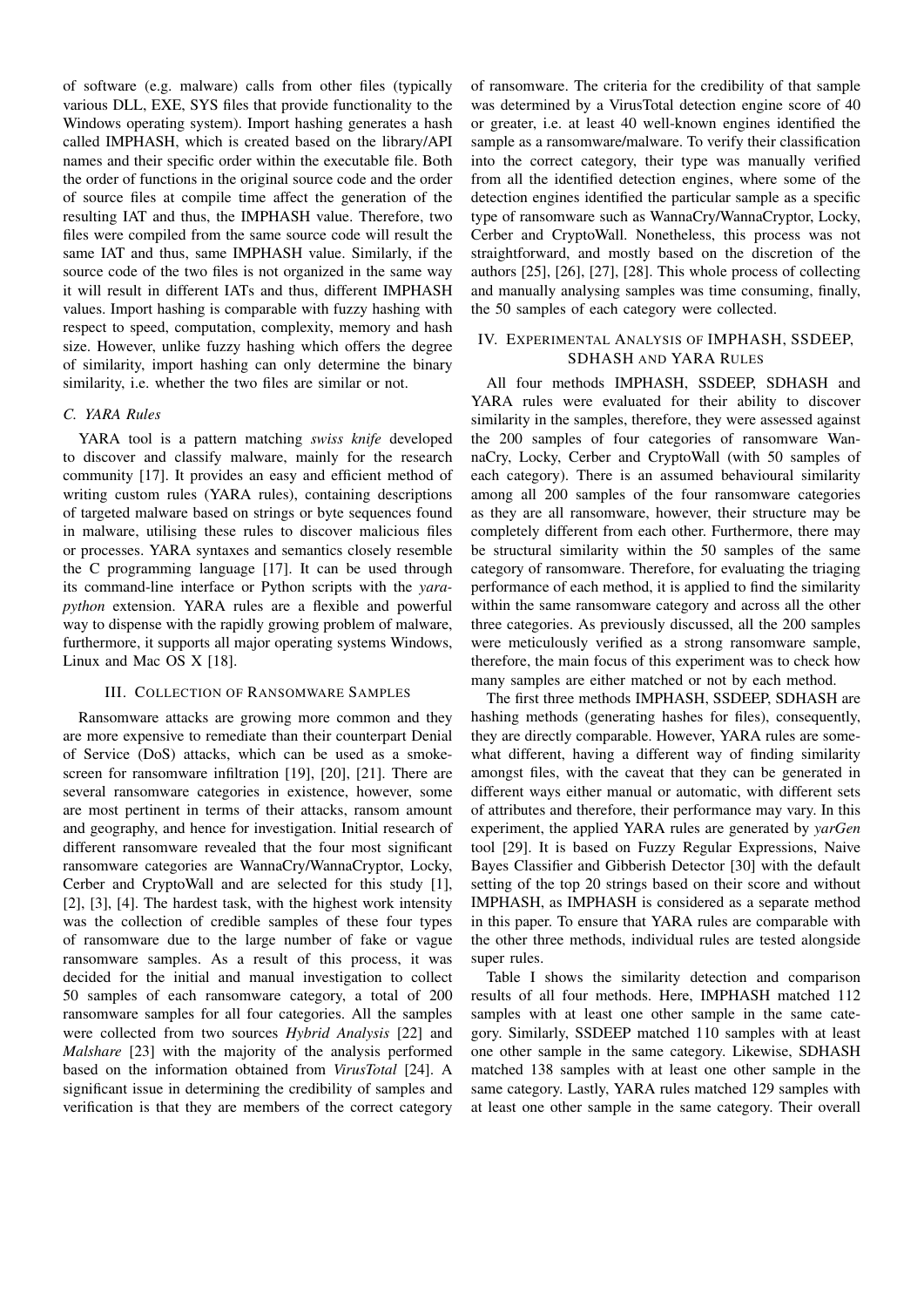

Fig. 2. Overall Similarity Detection Rate of IMPHASH, SSDEEP, SDHASH and YARA Rules for WannaCry, Locky, Cerber and CryptoWall Ransomware

similarity detection rate is shown in Fig. 2, where SDHASH is relatively better than other three methods for the selected ransomware samples. SDHASH generated better results for the three categories WannaCry, Locky and CryptoWall, however, YARA rules generated slightly better results for the Cerber ransomware category.

The second evaluation was to determine their triaging performance across different ransomware categories, which was somewhat complex due to the behavioural similarity amongst different ransomware categories. The two methods IMPHASH and SSDEEP were unable to find any correlation across the ransomware categories. Whereas, SDHASH and YARA rules were able to find only a few correlations as shown in Table I. SDHASH was again relatively better than YARA rules and found 37 matching samples in three categories Locky, Cerber and CryptoWall, whereas YARA rules found 25 matching samples in two categories Locky and Cerber. However, this cross-category comparison was to further check the effectiveness of these methods.

Based on all the experiments, the system performance of all four methods IMPHASH, SSDEEP, SDHASH and YARA rules are also evaluated as shown in Table II. IMPHASH has outperformed all other three methods with respect to runtime efficiency, memory and hash/rule size; therefore, it is the fastest and an efficient way of similarity comparison of files. However, it should be noted that is has a major dependency on the Import Address Table (IAT) and specific order of library/API functions. The system performance of SSDEEP fuzzy hashing method was very close to IMPHASH, however, its effectiveness is limited to simple structural modifications in a file. The system performance of another fuzzy hashing method SDHASH was relatively slower than SSDEEP despite its best similarity performance. Finally, the system performance of YARA rules was relatively the slowest amongst all compared methods despite its impressive performance. It should be noted that the system performance of YARA rules is dependent on several factors such the type of rules, number of rules and number attributes per rule.

#### TABLE I SIMILARITY DETECTION AND COMPARISON RESULTS OF IMPHASH, SSDEEP, SDHASH AND YARA RULES FOR WANNACRY, LOCKY, CERBER AND CRYPTOWALL RANSOMWARE SAMPLES

| Similarity<br><b>Comparison</b><br>and<br>of Ransomware<br><b>Samples</b>                                                                                                                                                                                      | <b>Detection   IMPHASH-1</b><br><b>Import</b><br><b>Hashing</b> | <b>SSDEEP-</b><br><b>Fuzzy</b><br><b>Hashing</b> | <b>SDHASH-</b><br><b>Fuzzy</b><br><b>Hashing</b>                    | YARA<br>Rules*  |  |  |
|----------------------------------------------------------------------------------------------------------------------------------------------------------------------------------------------------------------------------------------------------------------|-----------------------------------------------------------------|--------------------------------------------------|---------------------------------------------------------------------|-----------------|--|--|
| Total WannaCry sam-146<br>ples matched with at<br>least one other Wan-<br>naCry sample                                                                                                                                                                         |                                                                 | 46                                               | 47                                                                  | 46              |  |  |
| Total Locky<br>samples 17<br>matched with at least<br>one other Locky sample                                                                                                                                                                                   |                                                                 | $\overline{21}$                                  | 29                                                                  | $\overline{28}$ |  |  |
| Total Cerber<br>samples<br>matched with<br>at least<br>one other Cerber sample                                                                                                                                                                                 | 32                                                              | 25                                               | 36                                                                  | 39              |  |  |
| Total Locky<br>samples<br>matched with at least<br>one other CryptoWall<br>sample                                                                                                                                                                              | $\overline{17}$                                                 | 18                                               | 26                                                                  | 16              |  |  |
| WannaCry<br>matched None<br>with Locky, Cerber and<br>CryptoWall                                                                                                                                                                                               |                                                                 | None                                             | None                                                                | None            |  |  |
| Locky matched with None<br>WannaCry, Cerber and<br>Cryptowall                                                                                                                                                                                                  |                                                                 | None                                             | Cerber $22$<br>$\overline{20}$<br>$\mathbf{8}$<br>and<br>CryptoWall | Cerber          |  |  |
| Cerber matched with<br>WannaCry, Locky and<br>Cryptowall                                                                                                                                                                                                       | None                                                            | None                                             | 2 Locky                                                             | 3 Locky         |  |  |
| CryptoWall<br>matched None<br>with WannaCry, Locky<br>and Cerber                                                                                                                                                                                               |                                                                 | None                                             | 7 Locky                                                             | None            |  |  |
| Where * represents that employed YARA rules are generated by yarGen tool<br>(based on Fuzzy Regular Expressions, Naive Bayes Classifier and Gibberish<br>Detector) with the default setting of the top 20 strings based on their score<br>and without IMPHASH. |                                                                 |                                                  |                                                                     |                 |  |  |

## V. LIMITATIONS OF IMPORT HASHING, FUZZY HASHING AND YARA RULES

## *A. Limitations of Import Hashing*

- Simply changing the order of library/API functions within the file will result a different Import Address Table (IAT) and thus, different IMPHASH values.
- Import hashing may not work for those files which have a very few Import APIs.
- Import hashing is only effective on Portable Executable (PE) file format.
- Import hashing can only determine the binary similarity, i.e., whether the two files are similar or not.
- Import hashing methods mostly effective on a syntactic level and check structural similarity but does not consider semantic level i.e., behavioural similarity (context of the data).
- Import hashing is severely affected by packers and may not be able to detect similarity of packed files correctly.

## *B. Limitations of Fuzzy Hashing*

• The similarity score generated by any fuzzy hashing method is always difficult to interpret.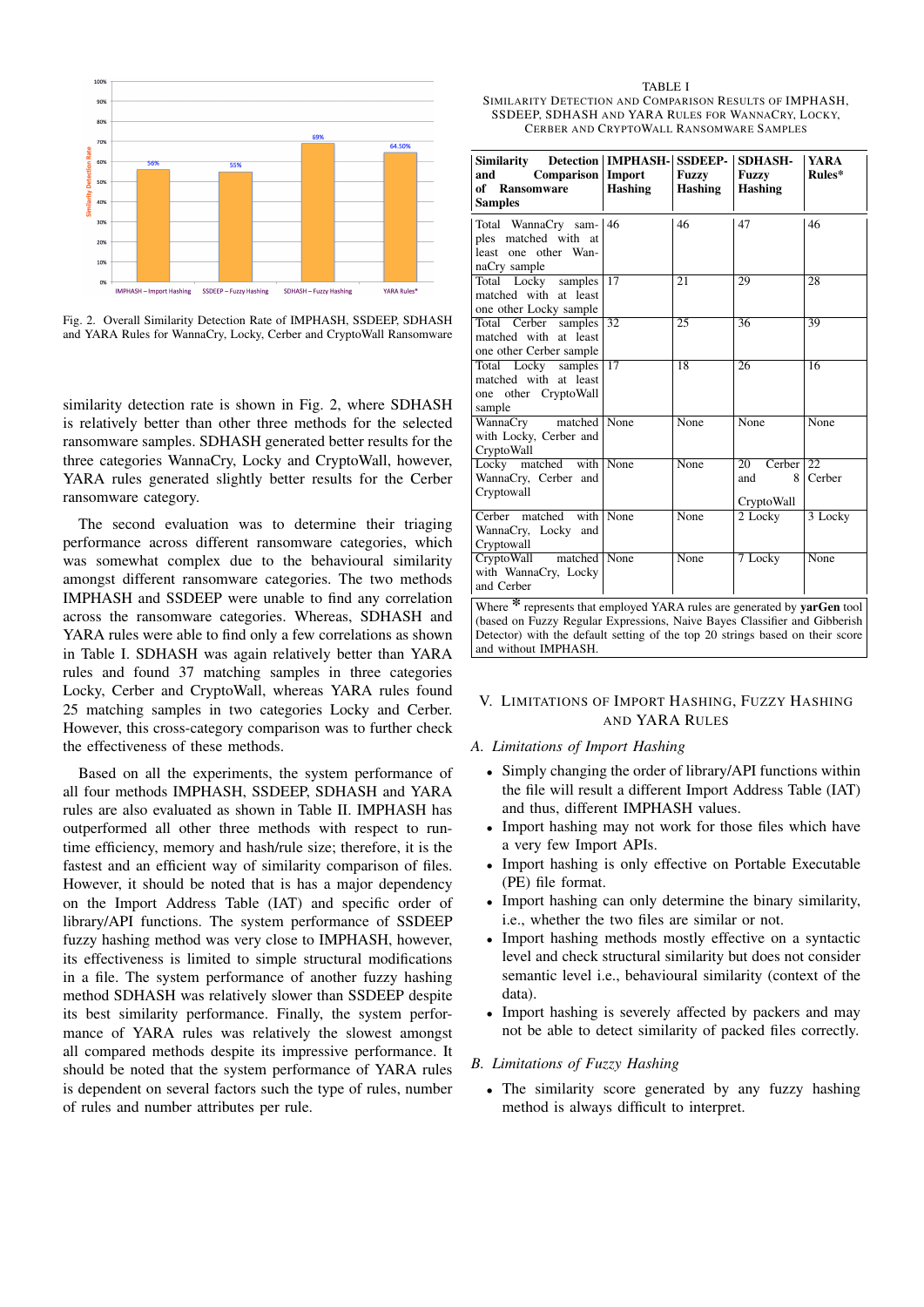TABLE II PERFORMANCE COMPARISON OF IMPHASH, SSDEEP, SDHASH AND YARA RULES FOR WANNACRY, LOCKY, CERBER AND CRYPTOWALL RANSOMWARE SAMPLES

| Performance MPHASH-<br><b>Criteria</b> | Import<br><b>Hashing</b>                                        | <b>SSDEEP-</b><br><b>Fuzzy</b><br><b>Hashing</b>                                           | <b>SDHASH-</b><br><b>Fuzzy</b><br><b>Hashing</b>                                   | <b>YARA</b><br>Rules*                                                                                                                                                       |
|----------------------------------------|-----------------------------------------------------------------|--------------------------------------------------------------------------------------------|------------------------------------------------------------------------------------|-----------------------------------------------------------------------------------------------------------------------------------------------------------------------------|
| Matching<br>Criteria                   | Library/API<br>and  <br>names<br>their specific<br>order        | Byte structure<br>of the files                                                             | Byte structure<br>of the files                                                     | Textual<br>binary<br>or<br>patterns                                                                                                                                         |
| Run-Time<br>Efficiency                 | $4 \times$ fines faster $\boxed{3}$<br>than SSDEEP              | times<br>faster<br>than<br><b>SDHASH</b>                                                   | 2 times faster<br>YARA <sup>I</sup><br>than<br>Rules                               | $\overline{2}$<br>times<br>slower<br>than<br><b>SDHASH</b>                                                                                                                  |
| Hash/Rule<br><b>Size</b>               | <b>Smallest</b>                                                 | Smaller than<br><b>SDHASH</b>                                                              | Greater<br>than<br><b>SSDEEP</b>                                                   | Dependent on<br>the<br>type<br>of<br>rule and num-<br>ber of strings                                                                                                        |
| Hash/Rule<br>Generation                | Programmed                                                      | Programmed                                                                                 | Programmed                                                                         | Programmed/<br>Manual                                                                                                                                                       |
| Minimum<br>File Size                   | None                                                            | $4$ KB                                                                                     | 512 Bytes                                                                          | None                                                                                                                                                                        |
| Limitation/<br>Dependency              | Dependent on $ $<br>(Import<br>IAT<br>Address<br>Table)         | Effective<br>only<br>when  <br>modifications<br>simple<br>are<br>and<br>mechanical         | Effective<br>only<br>when  <br>modifications<br>simple<br>are<br>and<br>mechanical | Dependent on<br>the<br>selected<br>attributes                                                                                                                               |
| Applications                           | VirusTotal,<br>Totalshare.<br>Peframe<br>and  <br>Pefile Module | VirusTotal,<br>Shad-<br>owserver,<br>It is the de<br>fuzzy<br>facto<br>hashing<br>standard | Autopsy<br>Forensic<br><b>Browser</b><br>$\vert$ of $\vert$<br>the Sleuth Kit      | <b>VirusTotal</b><br>Intelligence,<br>Spam-<br>StopsHere,<br>Symantec,<br>Tanium, The<br>DigiTrust<br>Group,<br>ThreatCon-<br>Thug,<br>nect,<br>Trend Micro,<br>VMRay, etc. |

- Any similarity score is intuitively judged by the security expert, which can lead to very different interpretations between security experts.
- Fuzzy hashing methods mostly effective on a syntactic level and check structural similarity but do not consider semantic level i.e., behavioural similarity (context of the data).
- Many fuzzy hashing methods (e.g. SSDEEP) are dependent on the block sizes and the overall size of the file for hashes. This can be easily evaded by appending data to the end of the file, in which header and section data are still identical.
- Bloom filters based fuzzy hashing methods (e.g. SD-HASH) do not generate false negatives, however, false positives are possible.
- Most fuzzy hashing methods are severely affected by packers and unable to detect similarity in packed files.

## *C. Limitations of YARA Rules*

• Extracting UNICODE and ASCII strings from malware samples is a tedious task and requires experience and expertise.

- YARA rules can be generated automatically, however, generated YARA rules may not be as good as manually created ones.
- Most automatically generated YARA rules still require manual post-processing for optimisation.
- Ineffective YARA rules may generate many false positives.
- Public repositories of YARA rules may not be fit for the purpose or targeted operation.
- Basic rules looking for a combination of predetermined/unique strings may become ineffective and extra overheads if those unique strings are changed in the new/similar malware.

# VI. CONCLUSION

This paper has presented an evaluation of the three most popular and proven triaging methods: fuzzy hashing, import hashing and YARA rules for triaging ransomware. These experiments ascertained whether, or to what degree, two ransomware samples are similar to each other. The paper has evaluated four methods IMPHASH -import hashing, SSDEEP and SDHASH -fuzzy hashing and YARA rules against the 200 samples of the four most pertinent categories of ransomware WannaCry/WannaCryptor, Locky, Cerber and CryptoWall with 50 samples of each category. It evaluated their triaging performance and run-time system performance. The evaluation for similarity detection performance of each method was based on the number of samples a method can match within the same ransomware category and across all the other three categories. The fuzzy hashing method SDHASH has performed relatively better than the other three methods based on the total number of samples matched in each category and across the three categories. However, the triaging performance of YARA rules is very close to the SDHASH method. This evaluation offers a direct and valuable comparison among the three completely different triaging methods; however, it requires further testing on large samples of ransomware and in-depth analysis of similarity scores of fuzzy hashing methods. In future, this evaluation can be extended to check the degree of similarity between the ransomware samples and the effects of using opcodes in YARA rules.

In the second part of the paper, in order to discover ransomware threat actors/groups or new ransomware families, an efficient fuzzy analysis approach is proposed to cluster ransomware samples based on the combination of two fuzzy techniques fuzzy hashing (e.g. SSDEEP/SDHASH) and Fuzzy C-Means (FCM) clustering [7]. In the future, this proposed fuzzy analysis approach could be automated by generating sparse fuzzy rules based on the pre-eminent results of FCM [31] and employing an adaptive fuzzy rule interpolation technique [32], [33], [34], [35]. Moreover, this sparse fuzzy rule base can be updated dynamically by employing dynamic fuzzy rule interpolation (D-FRI) method [36], [37], [38], [39], [40], [41], [42]. After further enhancing and automating this fuzzy analysis approach, it can be employed in different security frameworks [43].